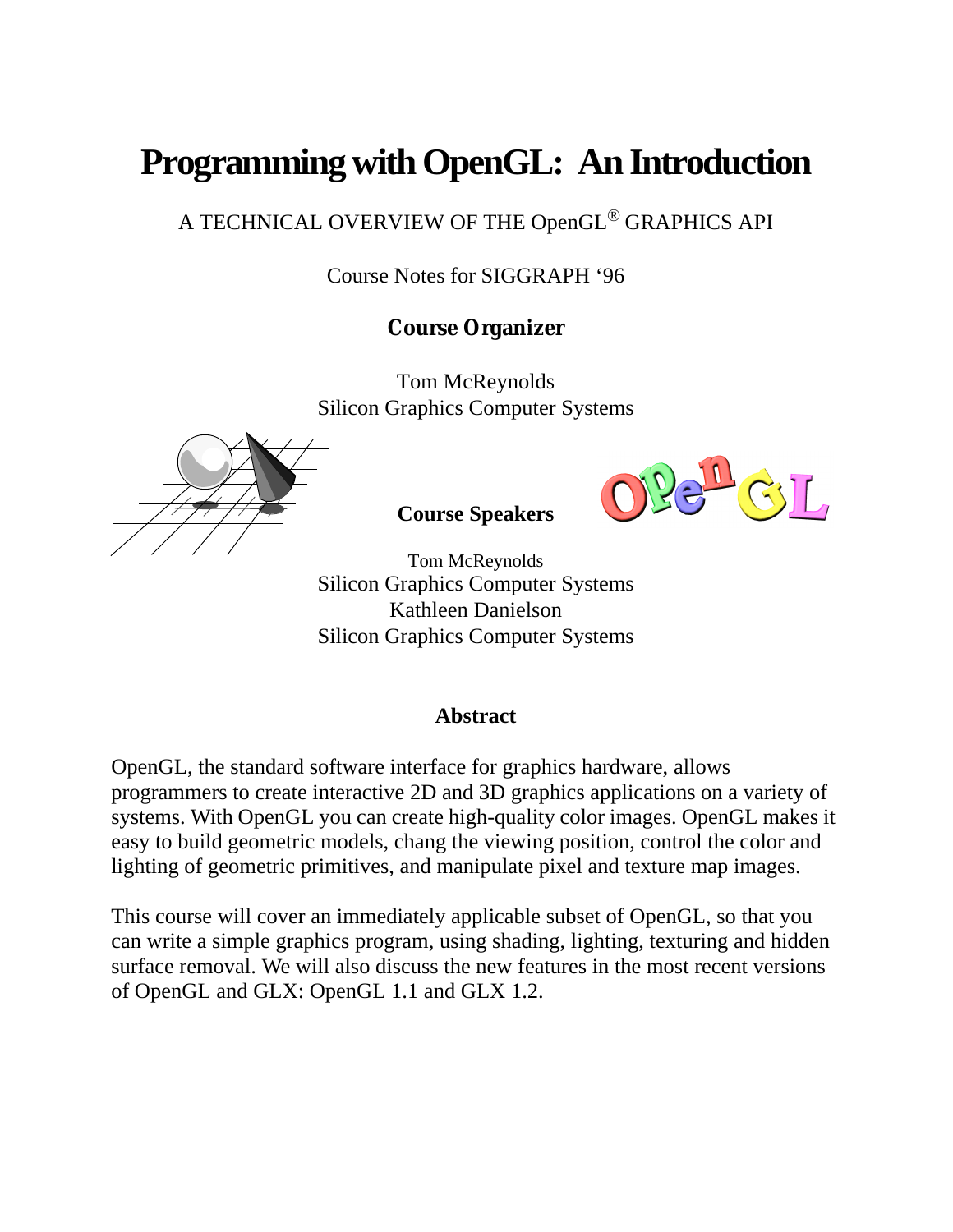# **About the Speakers**

# **Tom McReynolds**

Tom McReynolds is a software engineer in the Performer group at Silicon Graphics. Before that, he worked in the OpenGL group where he's implemented OpenGL extensions and done OpenGL performance work. Prior to SGI, he worked at Sun Microsystems, where he developed graphics hardware support software and graphics libraries, including XGL.

Tom is also an adjunct professor at Santa Clara University, where he teaches courses in computer graphics using the OpenGL library. Address: 2011 N. Shoreline Boulevard, Mountain View, CA 94043, E-mail: tomcat@asd.sgi.com, Phone: 415-933-5144, Fax: 415-965-2658

## **Kathleen Danielson**

Kathleen Danielson is a software engineer in the OpenGL group at Silicon Graphics. At SGI she has implemented OpenGL extensions, improved OpenGL performance, and implemented Ada and Java bindings for OpenGL. Previous to SGI, she worked at Kubota Graphics in the graphics system software group, where she developed OpenGL libraries for several graphics hardware systems. Address: 2011 N. Shoreline Boulevard, Mountain View, CA 94043, E-mail: kat@asd.sgi.com, Phone: 415-933-1239, Fax: 415-965-2658

L.

**I**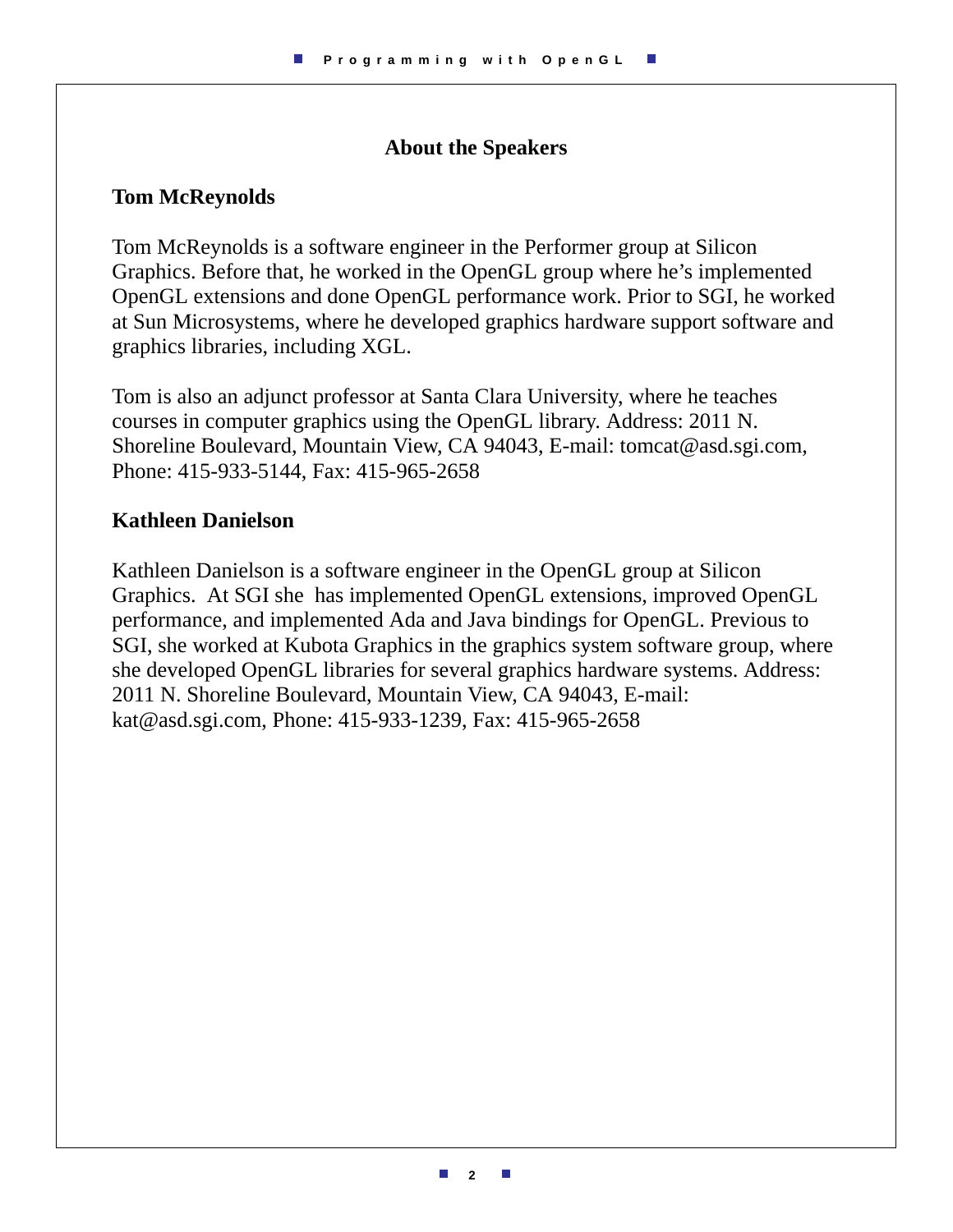#### **NOTICES**

**IRIS, Geometry Link, Geometry Partners, Geometry Accelerator, Geometry Engine, and OpenGL are registered trademarks of Silicon Graphics, Inc.**

**The X Window System is a registered trademark of the Massachusetts Institute of Technology.**

**DEC is a registered trademark of Digital Equipment Corporation.**

**IBM and OS/2 are registered trademarks of International Business Machines.**

**Motif is a trademark of Open Software Foundation, Inc.**

**Windows NT is a registered trademark of Microsoft, Inc.**

**UNIX is a registered trademark of AT&T Bell Laboratories.**

**The contents of this publication are subject to change without notice.**

**3**

 $\mathcal{C}$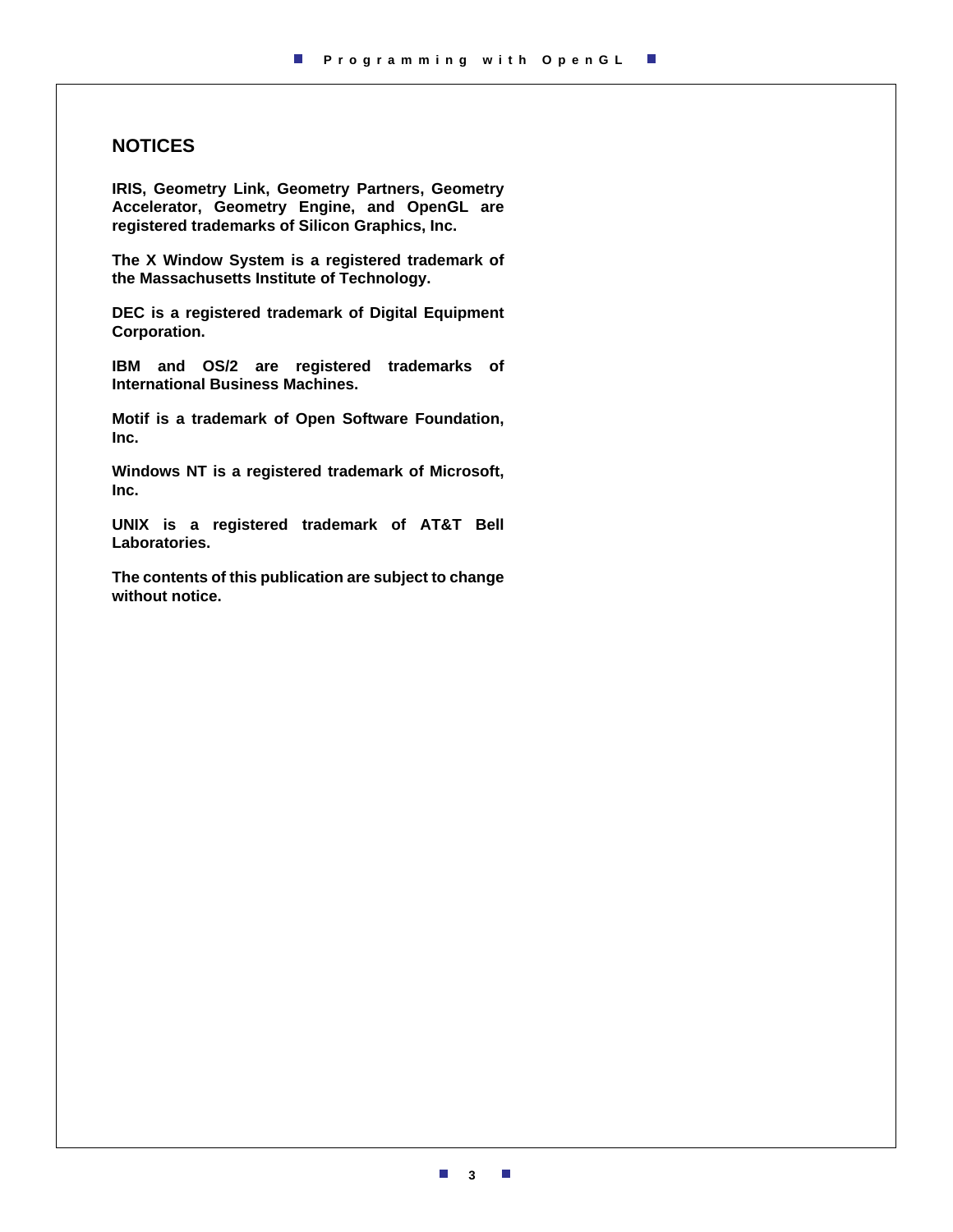# **Table of Contents/Schedule**

#### **Introduction**

Speakers 7 Objectives 7 What is OpenGL? 8 OpenGL State Machine 9 OpenGL Data Flow 10 OpenGL Main Points 11 OpenGL API Hierarchy 13 Utility Library (GLU) 14 OpenGL Extension to X (GLX) 15 More on GLX 16 GLUT (Graphics Library Utility Toolkit) 17 Structure of a Typical Program 18 OpenGL Command Syntax 19 States 20 Querying States 21 Drawing Geometry 22 Vertex Arrays 24 Display Lists 26 Code: Immediate Mode vs. Display List 27 Display List Editing 28 Culling 29 Colors 30 Processing of Colors 31 Point, Line, and Polygon Attributes 32 Transformations and Coordinate Systems 33 Transformation Flow 34 Transformations 35 Using Transformations 36 Before We Look at Some Code 37 An OpenGL Program 38

#### **Break (elapsed time to here: roughly 1 1/2 hours)**

m. **4**  $\mathcal{C}$